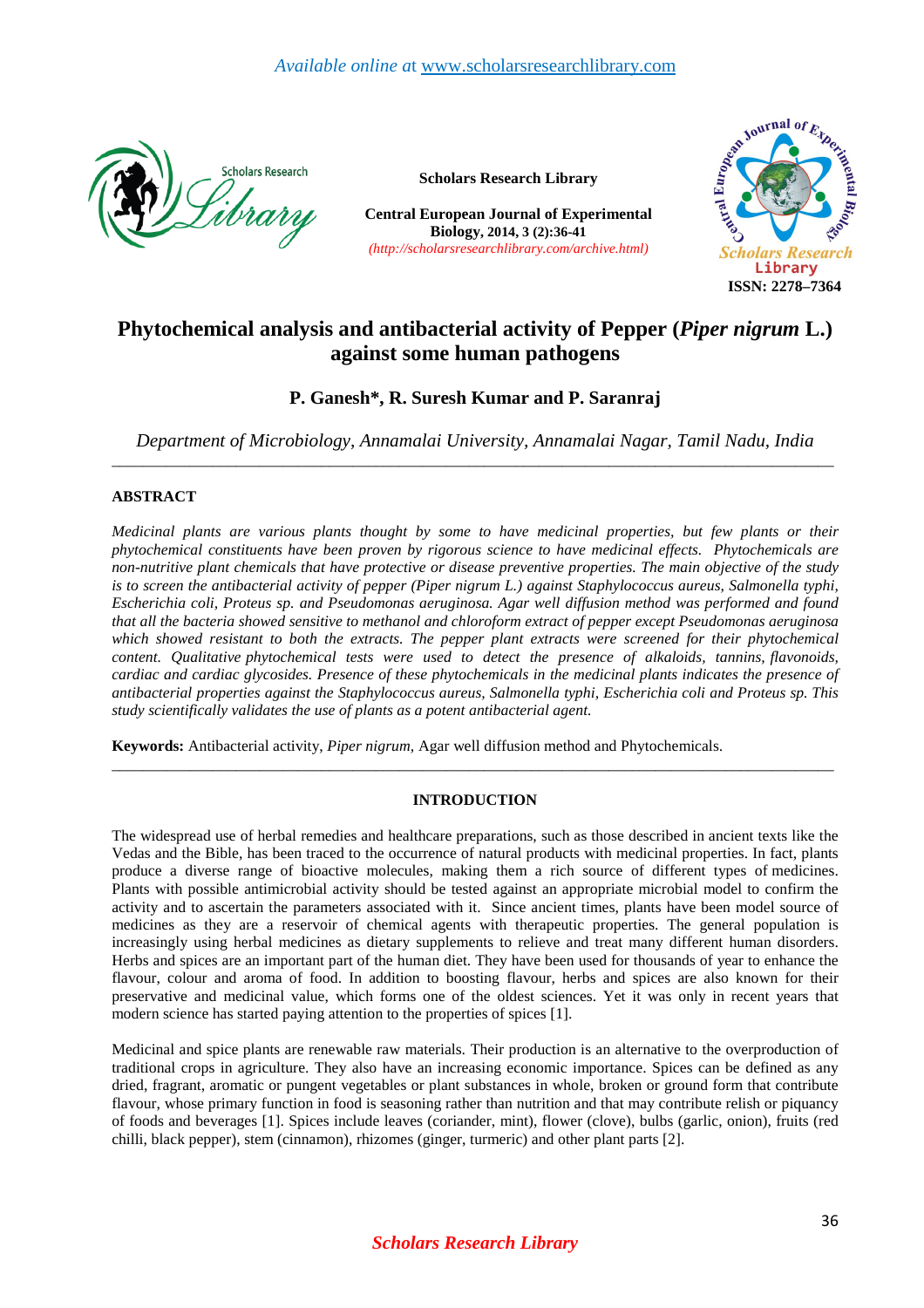Although, as natural substances spices and herbs are easily absorbed by our bodies and generally do not have any adverse effects, spices as medicine should be used judiciously. This is because substances' being derived from a plant does not mean it is always harmless. One drug used for one ailment could actually be detrimental to the treatment of another. The latest finding suggests that the chemicals present in spices can be allergens, carcinogens, mutagens and abortifacient [2]. The use of and search for drugs and dietary supplements derived from plants have accelerated in recent years. Ethno pharmacologists, botanists, microbiologists and natural-products chemists are combing the Earth for photochemical and "leads" which could be developed for treatment of infectious diseases.

*\_\_\_\_\_\_\_\_\_\_\_\_\_\_\_\_\_\_\_\_\_\_\_\_\_\_\_\_\_\_\_\_\_\_\_\_\_\_\_\_\_\_\_\_\_\_\_\_\_\_\_\_\_\_\_\_\_\_\_\_\_\_\_\_\_\_\_\_\_\_\_\_\_\_\_\_\_\_*

The discovery of medicinal plants in different parts of the world is important to agriculture and medicine sectors, in establishment of new directions towards propagation of alternative medicinal crops that offer better economic and social benefits. Medicinal plants represents rich source from which antimicrobial agents may be obtained. The different parts used include root, stem, flower, leaves, fruit, twigs exudates and modified plant organs. Plants are used medicinally in different countries and are a source of many potent and powerful drugs. The antimicrobial activities of plant extracts may reside in a variety of different components. The beneficial medicinal effects of the plant materials typically result from the combinations of secondary product present in the plant [3].

*Piper nigrum* L., sometimes called Indian Long Pepper, is a flowering vine in the family Piperaceae, cultivated for its fruit, which is usually dried and used as a spice and seasoning. It is a close relative of the black pepper plant, and has a similar, though generally hotter, taste. The root and fruit of *Piper nigrum* are used in palsy, gout and lumbago. The fruits have a bitter, hot, sharp taste, tonic to the liver, stomachic, emmenagogue, abortifacient, aphrodisiac and digestive [4]. They have a pungent pepper - like taste and produce salivation and numbness of the mouth. The fruits and roots are attributed with numerous medicinal uses, and may be used for diseases of respiratory tract, *viz*., cough, bronchitis, asthma etc; as counter-irritant and analgesic when applied locally for muscular pains and inflammation; as snuff in coma and drowsiness and internally as carminative. Besides fruits, the roots and thicker parts of stem are cut and dried and used as an important drug in the Ayurvedic and Unani systems [5].

It is native to India and has been a prized spice since ancient times. The volatile of pepper has been shown to have antimicrobial activity. It had been used to treat vertigo, chronic indigestion, colon toxins, obesity, sinusitis, congestion, fever, paralytic, arthritic disorder and also advised in diarrohea and cholera [6]. In plants, these compounds are mostly secondary metabolities such as alkaloids, steroids, tannins, phenol compounds, flavonoids, steroids, reisns, and fatty acids which are capable of producing definite physiological action on disease causing organisms. The screening of plant extracts has been of great interest to scientist for the discovery of new drugs effective in treatment of several diseases [7]. In the present study, we have evaluated the antibacterial effect of the ethanol and chloroform extracts of widely used spice in South India, such as *Piper nigrum* (Black Pepper) against five bacterial human pathogens such as *Escherichia coli, Salmonella typhi, Pseudomonas aeruginosa, Staphylococcus aureus* and *Proteus* sp. was tested.

#### **MATERIALS AND METHODS**

#### **2.1. Collection and drying**

Fresh peppercorn of *Piper nigrum* was collected from a stationery store, Chidambaram, Cuddalore district. The black pepper was washed thoroughly three times with sterile distilled water. The materials were air dried under hot air oven at 55°C for 3 hours and powdered. The powdered samples were hermetically sealed in separate polythene bags until the time of the extraction.

#### **2.2. Extract preparation**

Forty g of powdered black pepper was extracted successively with 200 ml of ethanol (56 - 60°C) and chloroform (76 - 78°C) in Soxhlet extractor until the extract was clear. The extracts were evaporated to dryness and the resulting pasty form extracts were stored in a sterile plastic container.

# **2.3. Microbial cultures used and Inoculum preparation**

Five different clinical bacterial isolates *viz*., *Staphylococcus aureus*, *Salmonella typhi*, *Escherichia coli*, *Proteus mirabilis* and *Pseudomonas aeruginosa* were collected from Rajah Mutthiah Medical College and Hospital, Annamalai Nagar, Annamalai University. Bacterial inoculum was prepared by inoculating a single colony of test organism in 5 ml of Nutrient broth and incubated at 37°C for 3 - 5 hours till a moderate turbidity was developed. The turbidity was matched with 0.5 Mc Farland standard solution.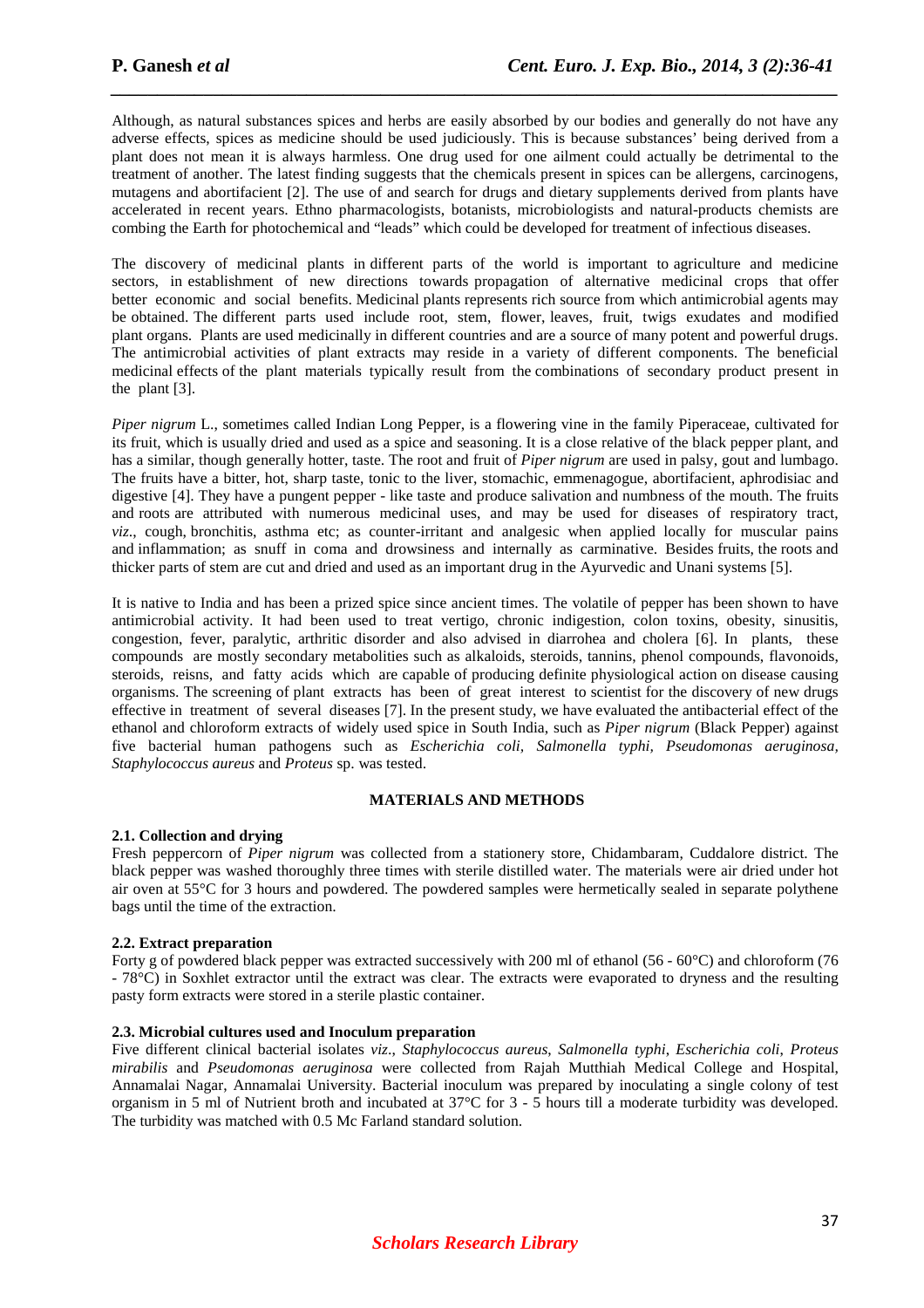#### **2.4. Determination of antibacterial activity (Agar Well Diffusion Method)**

Muller Hinton agar plates were prepared and inoculated with test organisms by spreading the bacterial inoculum on the surface of the media with the help of sterile swab. Wells (8 mm in diameter) were punched in the agar by using cork borer. Extracts with different concentrations (1 mg/ml, 2 mg/ml, 3 mg/ml and 4 mg/ml) were added. Along with the sample extraction, solvent Chloroform and Ethanol, 40 µl of each as control was added. The plates were incubated at 37°C for 18 hours. The antibacterial activity was assessed by measuring the diameter of the zone of inhibition and recorded in mm.

*\_\_\_\_\_\_\_\_\_\_\_\_\_\_\_\_\_\_\_\_\_\_\_\_\_\_\_\_\_\_\_\_\_\_\_\_\_\_\_\_\_\_\_\_\_\_\_\_\_\_\_\_\_\_\_\_\_\_\_\_\_\_\_\_\_\_\_\_\_\_\_\_\_\_\_\_\_\_*

# **2.5. Phytochemical analysis [8]**

#### **2.5.1. Test for saponins**

Two g of the powered sample was boiled in 20 ml of distilled water in a water bath. Ten ml of the filterable was mixed with 5 ml of distilled water shaken vigorously for a stable persistent froth. The following was mixed with 3 drops of Olive oil and shaken vigorously. Then observed for the formation of emulsion.

#### **2.5.2. Test for tannins**

A quantity of 0.5 g of the dried powdered sample was boiled in 20 ml of water and filtered. A few drops of 0.1% Ferric chloride was added and observed for brownish or bluish black colour.

#### **2.5.3. Test for alkaloids (Meyer's test)**

A quantity of 0.5 g of the dried powdered sample was boiled in 20 ml of water and filtered. To a few drops of the filtrate, a drop of Meyer's reagent was added by t1 side of the test tube. A creamy or white precipitate indicates the test is positive.

#### **2.5.4. Test for flavonoids**

A portion of the powdered sample was heated with 10 ml of Ethyl acetate over a steam bath for 3 minutes and then mixture was filtered. 4ml of the filtrate was shaken with diluted Ammonia. Yellow coloration indicates the presence of flavonoid.

#### **2.5.5. Test for cardiac glycosides**

About 0.5 g of the extract was dissolved in 2 ml of glacial acetic acid containing 1 drop of 1% FeCl<sub>3</sub>. This was under laid with conc.  $H_2SO_4$ . A brown ring obtained at the interface indicated the presence of a deoxy sugar, characteristic of cardiac glycosides. A violet ring may appear below the ring while in the acetic acid layer, a greenish ring may form just above ring and gradually spreads throughout this layer.

# **2.5.6. Test for phenolic compounds (Ferric chloride test)**

Three hundred mg of extract was diluted to 5 ml of distilled water and filtered. To the filtrate 5 % of ferric chloride was added. Dark green color indicates the presence of Phenolic compounds.

# **RESULTS AND DISCUSSION**

Many plant-derived molecules have shown a promising effect in therapeutics. Among the plants investigated to date, one showing enormous potential is the pepper family otherwise known as Piperaceae. Piperine is an alkaloid found naturally in plants belonging to the pyridine group of Piperaceae family, such as *P. nigrum* and *P. longum*. Piperine is the trans stereoisomer of 1-piperoylpiperidine. It is also known as  $(E, E)-1$ - piperoylpiperidine and  $(E, E)-1$ - [5-(1, 3- benzodioxol-5-yl)-1-oxo-2, 4-pentdienyl] piperidine. Piperine is the alkaloid responsible for the pungency of black pepper and long pepper, along with chavicine (an isomer of piperine). It has also been used in some forms of traditional medicine and as an insecticide.

The antibacterial activity of ethanol extract of *Piper nigrum* showed against *Escherichia coli, Salmonella typhi, Proteus* sp*. and Staphylococcus aureus* where as *Pseudomonas aeruginosa* showed resistant and results were given in the Fig. 1. Chloroform extract of *Piper nigrum* showed high antibacterial activity against *Escherichia coli, Salmonella typhi, Proteus* sp. *and Staphylococcus aureus* where as *Pseudomonas aeruginosa* showed resistant and the results were given in the Fig. 2.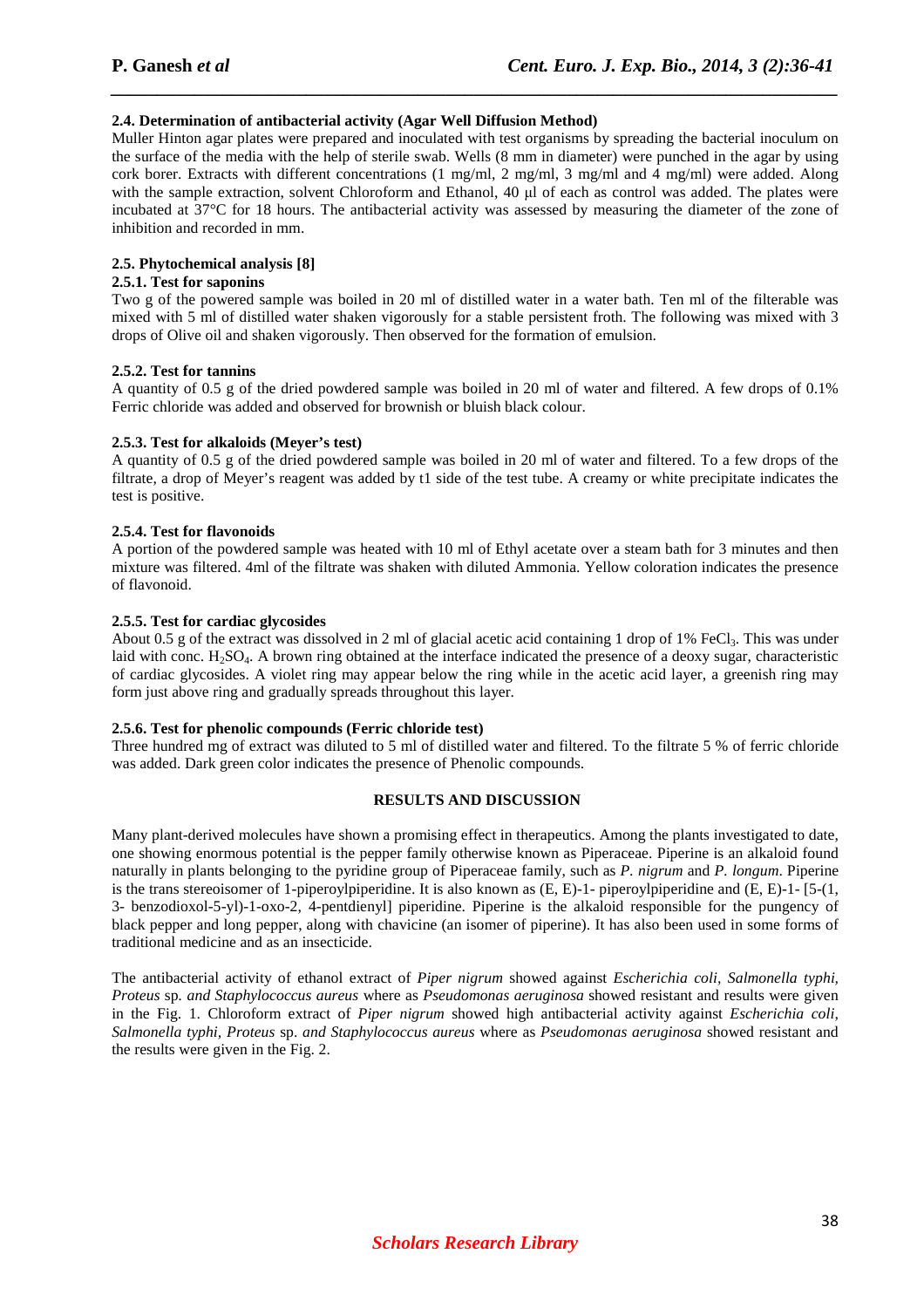

**Fig - 1: Antibacterial activity of** *Piper nigrum* **ethanol extract** 



**Fig - 2: Antibacterial activity of** *Piper nigrum* **chloroform extract**

Phytochemical analysis of ethanol extract of *Piper nigrum* showed the presence of tannins and alkaloids and results were given in the Table - 1. Phytochemical analysis of chloroform leaf extract of *Piper nigrum* showed the presence of tannins, alkaloids and flavonoids and the results were given in the Table - 2.

| S.No | <b>TEST</b>        | <b>INFERENCE</b>                      | <b>RESULT</b> |
|------|--------------------|---------------------------------------|---------------|
|      | Saponins           | No Frothing                           | Absent        |
|      | <b>Tannins</b>     | Brownish Green color was appeared     | Present       |
| 3    | Alkaloids          | Creamy white precipitate was appeared | Present       |
|      | Flavonoids         | No yellow color                       | Absent        |
|      | Cardiac glycosides | Greenish and violet ring appeared     | Present       |
| 6    | Phenolic compounds | No dark green color                   | Absent        |

**Table-1: Phytochemical analysis of** *Piper nigrum* **ethanol extract** 

**Table-2: Phytochemical analysis of** *Piper nigrum* **chloroform extract** 

| S.No | <b>TEST</b>        | <b>INFERENCE</b>                  | <b>RESULT</b> |
|------|--------------------|-----------------------------------|---------------|
|      | <b>Saponins</b>    | No Frothing                       | Absent        |
| 2    | <b>Tannins</b>     | Brownish Green color appeared     | Present       |
| 3    | Alkaloids          | Creamy white precipitate appeared | Present       |
|      | Flavonoids         | No yellow color                   | Present       |
| 5    | Cardiac glycosides | Greenish and violet ring appeared | Present       |
| 6    | Phenolic compounds | No dark green color               | Absent        |

Saranraj and Sivasakthivelan [9] reported that piperine is widely used in various herbal cough syrups for its potent antitussive and bronchodilator properties. It is used in anti inflammatory, anti malarial, anti leukemia treatment. Recent medicial studies have shown it is helpful in increasing the absorption of certain vitamins, selenium and betacarotene, also increase the body's natural thermogenic activity.

# *Scholars Research Library*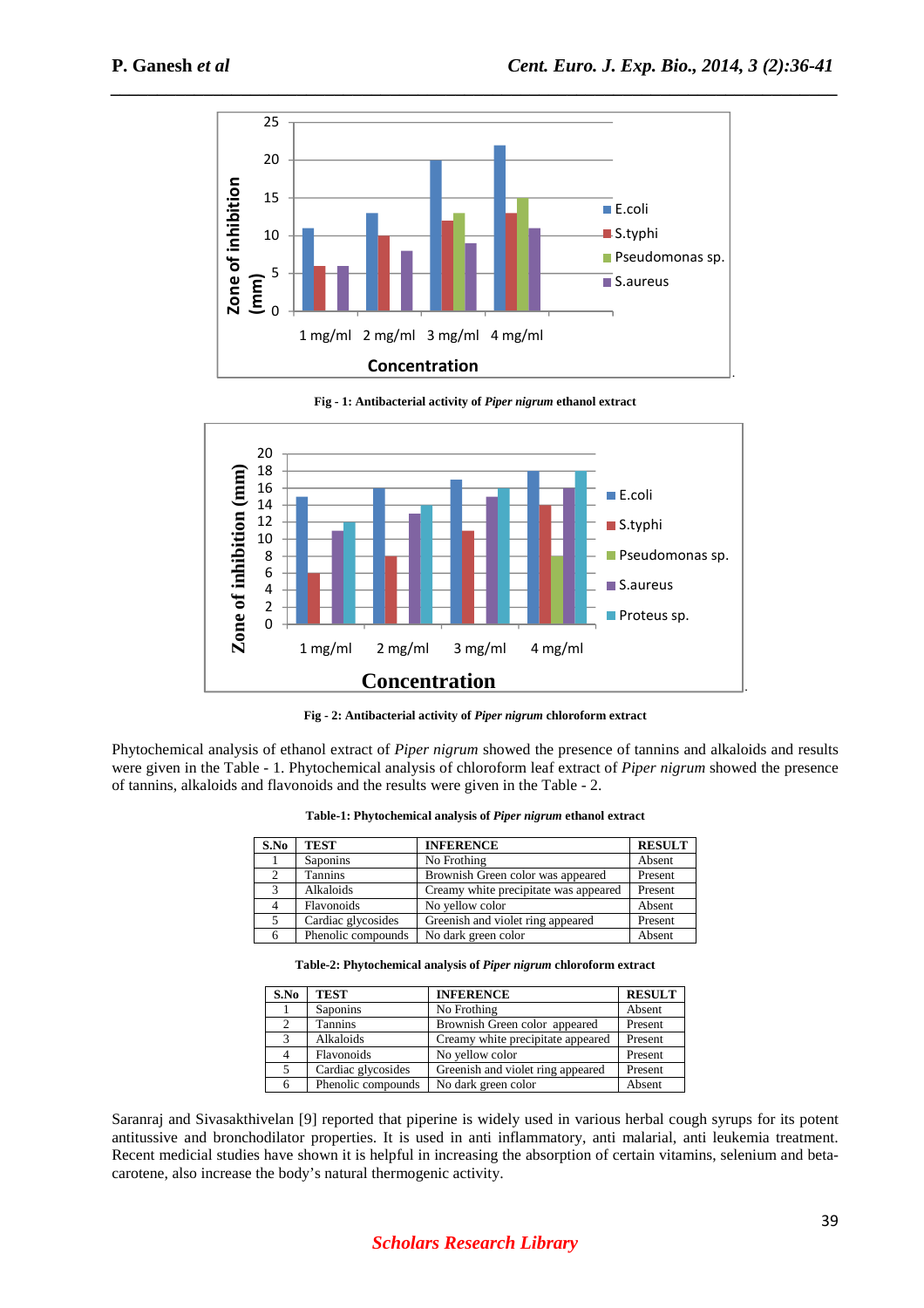Recently, many bacterial pathogens are becoming resistant to existing antibiotics due to their indiscriminate use in the treatment of infectious diseases. Therefore, there is exigency to discover new and efficient antimicrobials from other source such as plant. In the present study an attempt was made to screen different extracts prepared from dried fruit of *Piper nigrum* for its antimicrobial action against Gram positive and negative bacteria. Ahmed Chaudhry *et al.* [10] focused on antibacterial potential of aqueous decoction of black pepper (*Piper nigrum* L.), bay leaf (*Laurus nobilis* L.), aniseed (*Pimpinella anisum* L.), and coriander (*Coriandum sativum* L.) against 176 bacterial isolates belonging to 12 different genera of bacterial population isolated from oral cavity of 200 individuals. The disc diffusion technique was employed. Overall aqueous decoction of black pepper was the most bacterial-toxic exhibited 75% antibacterial activity as compared to aqueous decoction of bay leaf (53.4%) and aqueous decoction of aniseed (18.1%), at the concentration of 10  $\mu$ *l*/disc. The aqueous decoction of coriander did not show any antibacterial effect against tested bacterial isolates.

*\_\_\_\_\_\_\_\_\_\_\_\_\_\_\_\_\_\_\_\_\_\_\_\_\_\_\_\_\_\_\_\_\_\_\_\_\_\_\_\_\_\_\_\_\_\_\_\_\_\_\_\_\_\_\_\_\_\_\_\_\_\_\_\_\_\_\_\_\_\_\_\_\_\_\_\_\_\_*

In this present study, the extracts of *Piper nigrum* were tested against pathogenic bacteria like *Staphylococcus aureus, Escherichia coli, Salmonella typhi, Pseudomonas aeruginosa*, and *Proteus* sp. by Agar well diffusion method. The ethanol extract of *Piper nigrum* showed maximum inhibition against *Escherichia coli, Salmonella typhi, Staphylococcus aureus*, and *Proteus* sp*.* 1mg/ml of ethanol extract showed resistant against *Pseudomonas aeruginosa* and *Staphylococcus aurreus.* The chloroform extract of *Piper nigrum*, showed maximum inhibition against *Escherichia coli* and *Staphylococcus aureus* and *Salmonella typhi. Pseudomonas aeruginosa* was resistant to chloroform extract of *Piper nigrum.* The antibacterial activity of *Piper nigrum* ethanol extract is due to the presence of phytochemical compound like tannins and alkaloids. The Chloroform extract of *Piper nigrum* plant leaves possess antibacterial activity due to the presence of phytochemical compound like Tannins, Alkaloids and Flavonoids.

Reshmi *et al.* [11] studied on isolation of piperdine from *Piper nigrum* and its antiproliferative activity. The present study aimed to extract the phytochemical compounds in different solvent system in *Piper longum*, *Piper nigrum* and *Piper cubeba* as well as testing their antibacterial and antitumour activity. HPTLC analysis of *Piper nigrum* sample showed six alkaloid bands two alkaloid bands were similar to Piperine standard 1 and 2, the other alkaloid may be piperidine, piperettine and piperanine. *Piper longum* sample contain three alkaloid bands one band was similar to Piperine standard 1, the other may be piperlongumine and piperlonguminine and no alkaloid band was found in *Piper cubeba*. The anti bacterial activity was tested against gram positive and negative organism using Agar well diffusion method. High activity was found in *Piper nigrum* ethanol extract against the organism *Salmonella typhi*. The alkaloid piperdine was purified by refluxion method to check the antitumor activity which shows 51.38% of inhibition at 5  $\mu$ g/ml concentration that conforms the compound piperidine to be used as anticancer drug for further mechanistic works.

Ram Kumar Pundir *et al.* [12] studied a total of six extracts of two spices namely black pepper and turmeric in three solvents for their antibacterial and antifungal activity. The antibacterial activity was measured by Agar well diffusion method and antifungal activity by poisoned food technique. All the extracts showed antibacterial activity against all the test bacterial isolates. In aqueous extract, black pepper and turmeric showed good inhibitory activity against *Staphylococcus aureus* with zone of inhibition 25mm to 30 mm and 26 mm to 28 mm respectively. In ethanolic extract, black pepper extract showed antibacterial activity against all test bacteria with zone of inhibition ranged between 15 mm and 22 mm while turmeric showed activity with zone of inhibition ranged between 13 mm and 24 mm. In methanolic extract, the diameter of zone of inhibition ranged between 12 mm and 28 mm in black pepper and 13 mm and 22 mm in turmeric. Based on this finding, these extracts may be an alternative to chemical preservatives and used as natural antimicrobial preservatives to reclaim the shelf-life of food.

Mital Patani *et al.* [13] determined the antibacterial activity of *Piper nigrum* and *Mallotus philipinesis* against a wide variety of pathogenic bacteria. Acetone and dichloromethan extracts of *Piper nigrum* showed mild to moderate activities against most of the tested bacteria. Dichlorom ethane has very potent activity than acetone. Methanol and ethyacetate extract of *Mallotus philipinesis* methanol has potent antibacterial activity. Present study shows that both the extracts of *Piper nigrum* and *Mallotus philipinesis* have good antibacterial activity, but when compared with bacteria, Gram positive bacteria are more susceptible to the extracts than the Gram negative bacteria. The mechanism of antibacterial action appears to be loss of control over cell membrane permeability.

#### **REFERENCES**

[1] F. A. Draughon, *Food Technology*, **2004**, 58, 20 - 28. [2] M. M. Cowan, *Clinical Microbiology Reviews*, **1999**, 12, 564 - 582. [3] P. K. Lai, J. Roy, *Current Medical Chemistry*, **2004**, 11, 1451 - 1460.